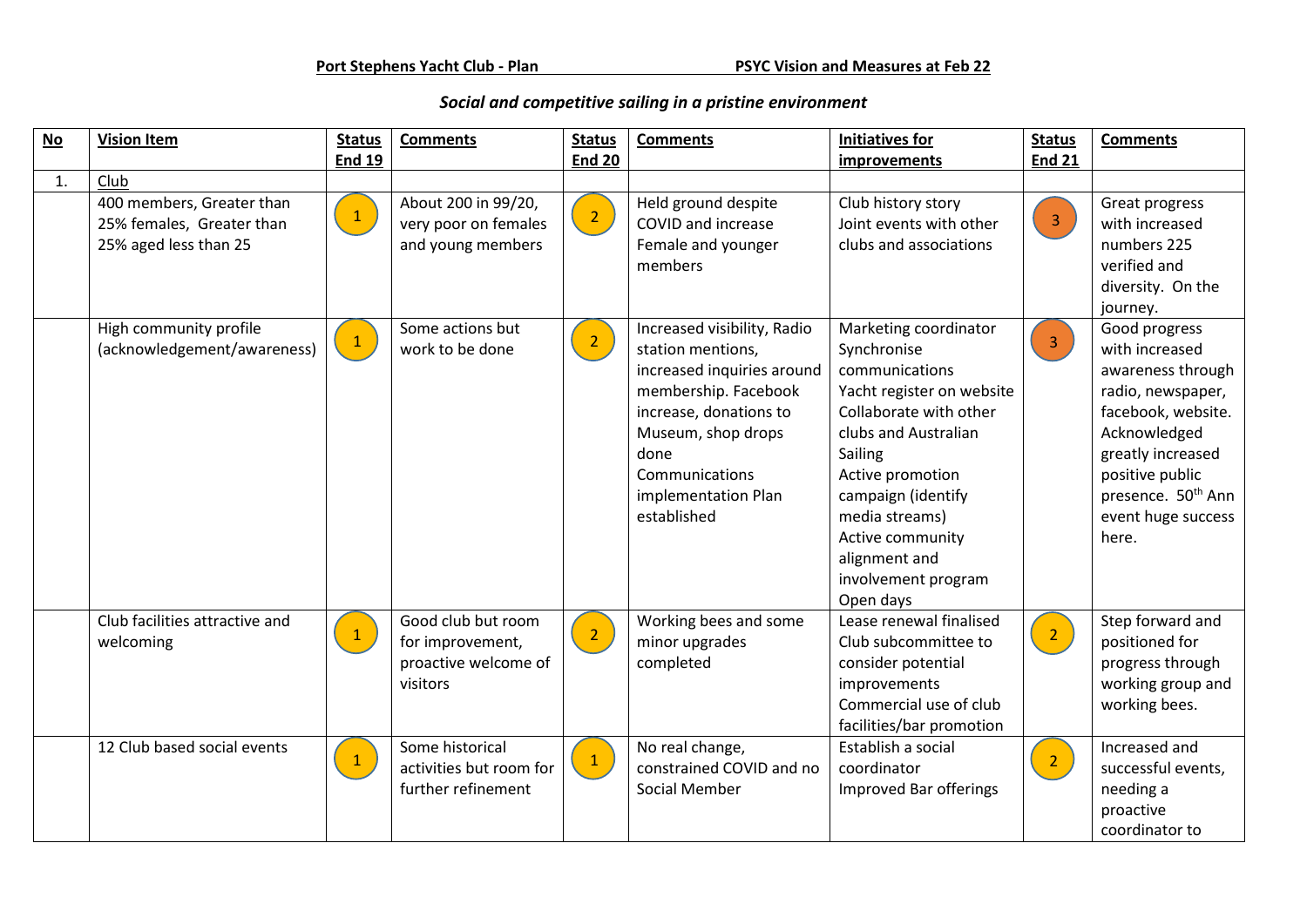|                                                             |              |                                                                                      |                 |                                                                                                                      |                                                                                                                                                                                                                        |                         | drive future<br>growth.                                                                                                |
|-------------------------------------------------------------|--------------|--------------------------------------------------------------------------------------|-----------------|----------------------------------------------------------------------------------------------------------------------|------------------------------------------------------------------------------------------------------------------------------------------------------------------------------------------------------------------------|-------------------------|------------------------------------------------------------------------------------------------------------------------|
| Links to related local clubs<br>(PSAAC, TBSC and NCYC, SPS) | $\mathbf{1}$ | Reasonably well<br>progressed but room<br>for further refinement                     | 3 <sup>7</sup>  | Organised events with<br>NCYC, also Sydney clubs<br>re Breakout regatta                                              | Joint events with other<br>clubs and associations ie<br>Breakout SPs, NCYC etc                                                                                                                                         | 3 <sup>°</sup>          | Continued<br>association with<br>NCYC, hosting<br>sports boats,<br>Lagoon<br>catamarans etc.<br>Some good<br>progress. |
| Active Volunteers program                                   | $\mathbf{1}$ | Dependant on<br>volunteers good stuff<br>happening but<br>managing and<br>developing | $\overline{3}$  | Active efforts to increase<br>volunteers and org<br>structure                                                        | Identify a coordinator<br>Advertise and identify<br>new volunteers and skill<br>sets<br>Identify needs for<br>volunteers<br>Establish intake<br>induction<br>Volunteer visibility<br>method<br>Support training ie RSA | $\overline{\mathbf{3}}$ | Made good<br>progress with<br>Director 1 and Bar<br>coord proactive<br>efforts.                                        |
| Active Sponsorship support<br>program                       |              | Limited but no<br>program                                                            | $\vert 1 \vert$ | Effort to identify past<br>sponsors, obtained one<br>sponsor, and still need a<br>coordinator                        | Identify club/members<br>needs<br>Identify a coordinator<br>Qualify exposure offering<br>Sponsors to show<br>products at club events                                                                                   | $\mathbf{1}$            | Some minor<br>progress but<br>needing a<br>proactive<br>volunteer<br>champion to<br>improve.                           |
| 4 Working bees a year                                       |              | Not done at this time                                                                | $\mathbf{1}$    | Some conducted, but in<br>need of setting up a<br>program                                                            | Establish calendar<br>(schedule and identify<br>needs)<br>Advertise                                                                                                                                                    | $\overline{4}$          | Good progress,<br>planning, support<br>and outcomes.                                                                   |
| Value based membership fee<br>structure                     | $\mathbf{1}$ | We have a structure<br>but not hitting the<br>mark                                   | $\overline{2}$  | Some efforts to tidy up<br>membership register and<br>proration, and 2 new<br>categories. Awaiting<br>overall review | Review of budget and<br>membership structure                                                                                                                                                                           | 3 <sup>7</sup>          | Fee review<br>conducted, further<br>review in Jun 22<br>for next<br>membership year.                                   |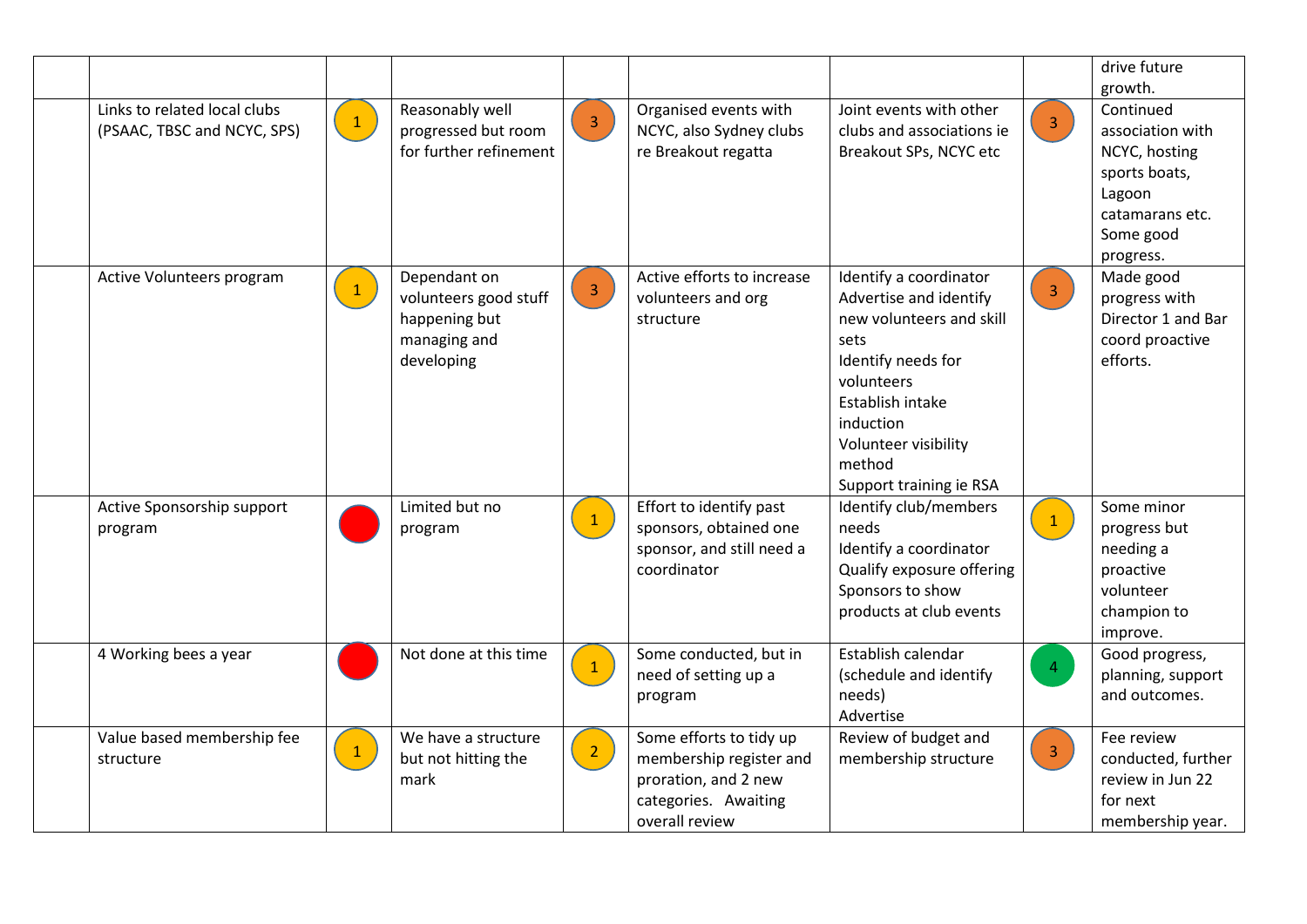|    | Effective communications plan<br>(website, Facebook, What'sApp<br>etc                                                                   | $\mathbf{1}$   | Method and tools<br>being used but a<br>Comms strategy<br>required to improve | $\overline{3}$  | Some good steps forward<br>around Web, WhatsApp,<br>Comms implementation<br>plan<br>Bilge editor established                                                          |                                                                                                                                               | $\overline{3}$ | Some good<br>progress with<br>Bilge, Comms<br>person Dir 3, Web<br>support etc. Some<br>minor efforts to<br>refine being<br>pursued.                                        |
|----|-----------------------------------------------------------------------------------------------------------------------------------------|----------------|-------------------------------------------------------------------------------|-----------------|-----------------------------------------------------------------------------------------------------------------------------------------------------------------------|-----------------------------------------------------------------------------------------------------------------------------------------------|----------------|-----------------------------------------------------------------------------------------------------------------------------------------------------------------------------|
| 2. | Sailing and Racing                                                                                                                      |                |                                                                               |                 |                                                                                                                                                                       |                                                                                                                                               |                |                                                                                                                                                                             |
|    | Greater than 30 boats racing<br>across 3 Divisions,<br>(Performance O/IRC PHS,<br>Performance Cruising IRC PHS,<br><b>Cruising PHS)</b> | $\overline{2}$ | Structure and<br>program in place but<br>dependent on<br>membership           | $\overline{2}$  | Improvements in race<br>documentation and<br>programming but is a<br>measure rather than<br>action<br>Involvement with other<br>clubs as seen some joint<br>races etc | Measure rather than an<br>action, aspirational<br>Organise a special event<br>and advertise, ie boat<br>drop<br>Implement a new HCP<br>system | 3 <sup>7</sup> | New boats and<br>membership, new<br>HCP system<br>implemented, still<br>aways to get there.<br>Major impediment<br>is lack of local club<br>moorings and<br>tender service. |
|    | 2 scheduled races per week,<br>strong variety (extras plus, no<br>extras)                                                               | $\overline{4}$ | Complete and process<br>in place                                              | $\overline{4}$  | Conduct meetings to<br>develop program.<br>Reviewing handicap<br>system for upgrade                                                                                   | Consider other<br>race/event options                                                                                                          | $\overline{4}$ | Offshore series,<br>twilight.<br>Reasonable<br>attendance in most<br>events.                                                                                                |
|    | 4 major sailing events/year                                                                                                             | $\overline{2}$ | Partially done                                                                | 2 <sup>7</sup>  | Got close with Breakout,<br>Jack Holman, NCYC<br>combined, COVID                                                                                                      | Consider other<br>race/event options                                                                                                          | $\overline{3}$ | Working towards,<br>and some success<br>despite Covid and<br>tough weather<br>season.                                                                                       |
|    | 2 Major Social cruising events                                                                                                          |                | Not done at this time                                                         | $\vert 1 \vert$ | Did the poorly attended<br>Aust Day sail                                                                                                                              | Active cruising program,<br>ie Australia Day, Easter?<br>Cruising coordinator<br><b>Cruiser training</b>                                      | $\overline{2}$ | Working towards,<br>and some success,<br>established Aust<br>Day cruise and<br>looking to Easter.<br>50 <sup>th</sup> Ann a big<br>success. Cruising<br>coord established.  |